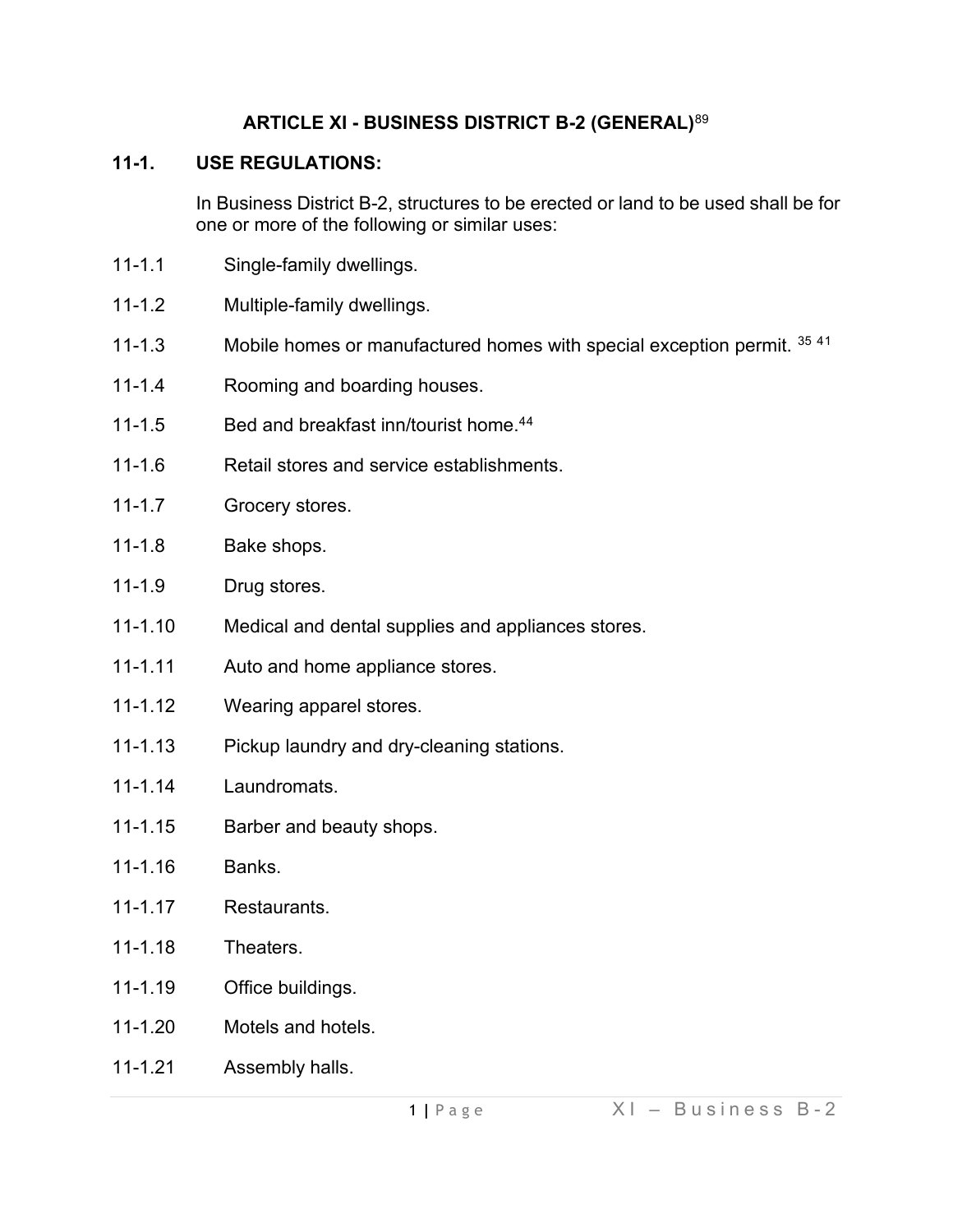- 11-1.22 Newsstands.
- 11-1.23 Commercial greenhouses.
- 11-1.24 Clubs and lodges.
- 11-1.25 Funeral homes; crematoriums as an ancillary use to funeral homes.<sup>[104](#page-6-4)</sup>
- 11-1.26 Service stations (with major repair under cover.
- 11-1.27 Auto garages, sales, and service.
- 11-1.28 Retail and wholesale lumber and building supply, with storage under cover. Cover shall be construed to be a building with a roof and at least three sides. No planing or other major machinery work may be performed.
- 11-1.29 Retail and wholesale plumbing and electrical supply, with storage under cover. Cover shall be construed to be a building with a roof and at least three sides. Major machinery work may not be performed.
- 11-1.30 Wholesale and retail tire sales to include tire recapping facilities, provided the operation and storage is enclosed and under cover.
- 11-1.31 Machinery sales and service.
- 11-1.32 Newspaper offices and printing plants; light manufacturing processing operations creating or likely to create neither smoke, noise, vibration, fumes, odor, nor dust detrimental or likely to become detrimental to the health, safety, or general welfare of the community; and provided further that such operations shall not be conducted within one hundred (100) feet of the boundaries of any R-1, R-2, or R-3 Residential Districts.
- 11-1.33 Wholesale distribution and processing not objectionable because of dust, noise, or odors, with a conditional use permit.
- 11-1.34 Wholesale distribution of gasoline and fuel oil, provided that all tanks for storage of such fuels located in a B-2 Business zone shall be located below the surface of the ground and that the same shall be located at least fifty (50) feet from any street or property line*,* or the tanks may be located aboveground if they are located at least fifty (50) feet from any street or property line, a permanent impervious containment area is built around the tank(s) capable of holding the capacity of the tank(s), (See Section 11-6.3 for screening requirements).<sup>[105](#page-6-5) [66](#page-6-6)</sup>
- 11-1.35 Retail distribution of liquefied petroleum gas, provided that storage tanks for such fuel shall not exceed twelve hundred (1,200) gallons water capacity; shall be at least twenty-five (25) feet from buildings, streets, and property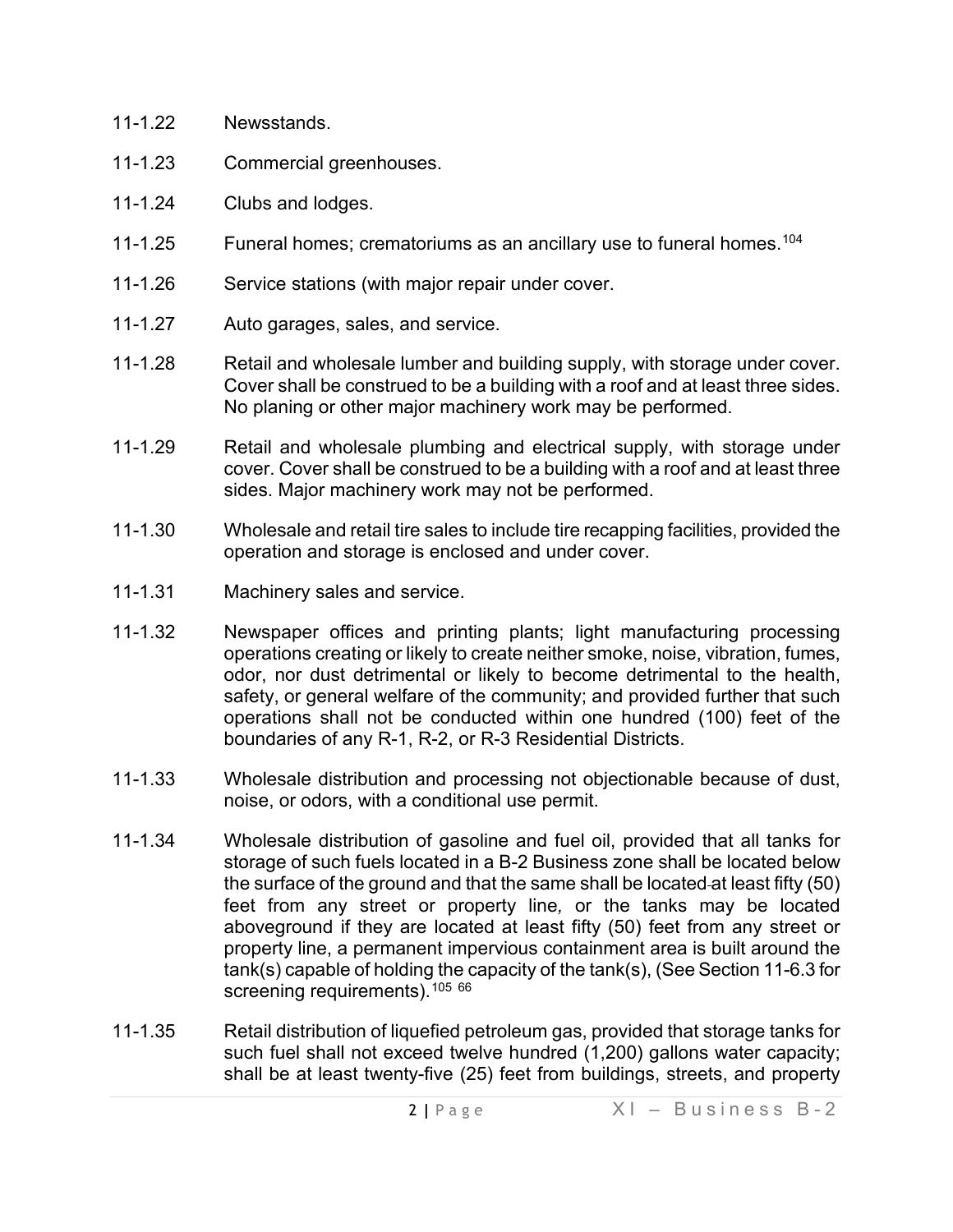lines; shall be adequately barricaded to prevent damage by collision if installed above ground; and provided further that such installations shall fully comply with the standards of the National Fire Protection Association. (See Section 11-6.3 for screening requirements).<sup>[105](#page-6-7)</sup>

- 11-1.36 Other retail businesses similar to those listed.
- 11-1.37 Hospitals, general.
- 11-1.38 Public and semi-public uses, such as schools, churches, libraries, and private schools.<sup>[3](#page-6-8)</sup>
- 11-1.39 Public or community operated playgrounds, parks, and similar recreational facilities.
- 11-1.40 Public utilities: transformer substations, transmission lines and towers, pipes, meters and other facilities for the provision and maintenance of public utilities, including railroads (except railroad yards) and water and sewer installations.
- 11-1.41 Accessory buildings, structures, and/or apparatus permitted as defined; however, garages, carports or other accessory structures attached to the main building shall be considered part of the main building. No accessory building may be closer to any property line as provided hereinafter, with exception that this shall not apply to an alley line. Accessory buildings are permitted in rear yards only. The total ground area occupied by accessory buildings may not exceed twenty-five percent (25%) of the rear yard area. Accessory buildings on corner lots may not be closer to the street line than the minimum side yard for a dwelling on such lots.4[0](#page-6-9) Satellite dish antennas larger than three (3) feet in diameter shall be considered accessory structures and shall be setback at least five (5) feet from the property line.<sup>[49](#page-6-10)</sup>
	- A. Semi-trailers which are licensed shall be permitted as defined in the Definitions section of this ordinance.<sup>[76](#page-6-11)</sup>
	- B. Shipping containers shall be permitted as defined in the Definitions section of this ordinance.<sup>57</sup> In Business Districts, shipping containers shall be permitted to be located to the rear or side of the business building. Shipping containers in Business Districts shall also be screened from view from the public right-of-way by means of fencing, landscaping, earth berms, or other means of no less than the height of the shipping container (See Section 16-20.6 Chart 2).[105](#page-6-12)
- 11-1.42 Signs permitted under Chapter 21 of this Ordinance regulating outdoor advertising.2[4](#page-6-13)
- 11-1.43 Upholstery shops operating in enclosed buildings.4[5](#page-6-14)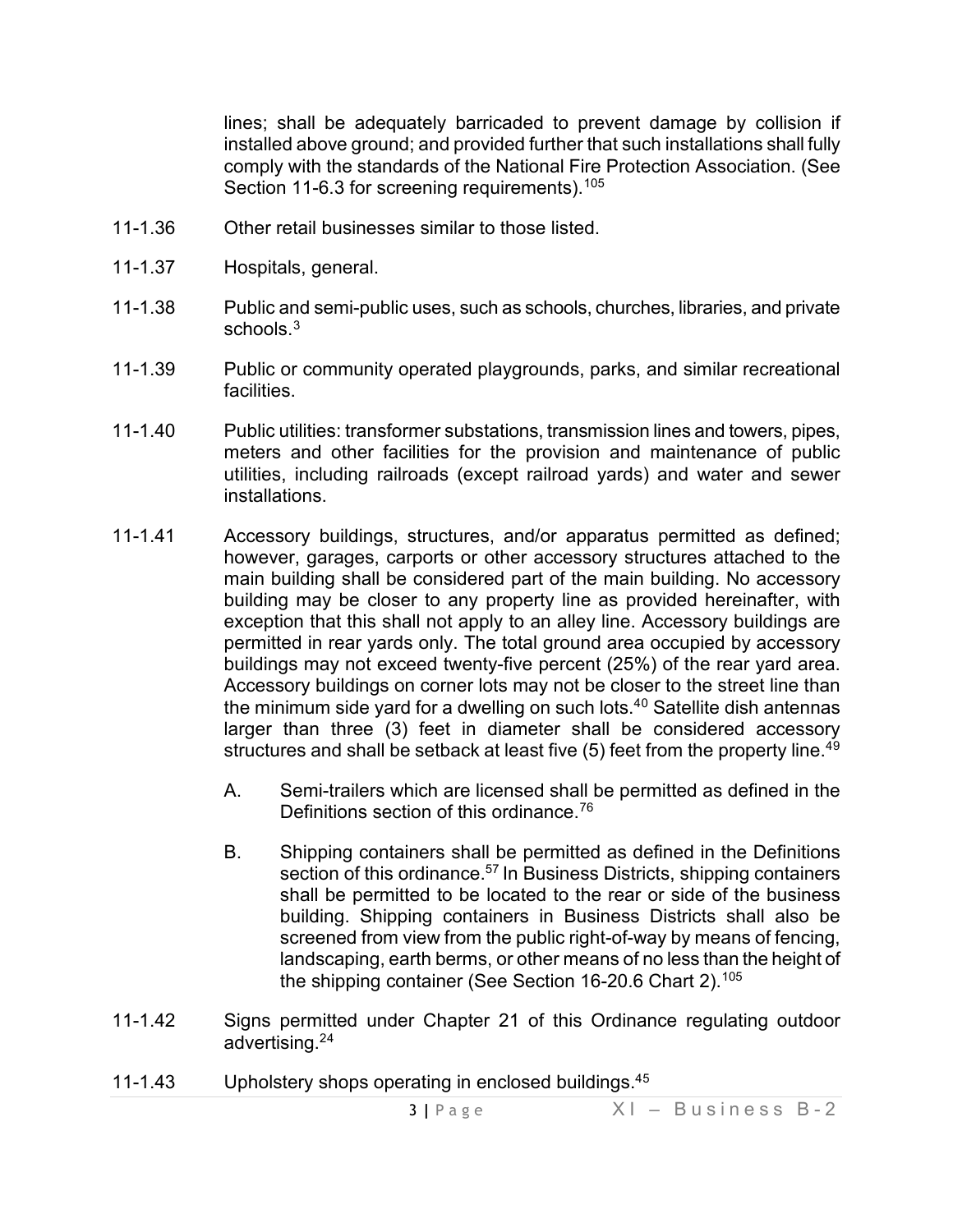- 11-1.44 Off-street parking as required by this Ordinance.
- 11-1.45 Warehouses -- Type I.<sup>2[0](#page-6-15)</sup>
- 11-1.46 Adult uses with a special exception permit, but no adult use may be established within 300 feet of any such other adult use, and no adult use may be established within 600 feet of a residentially zoned district (R-1, R-2, R-3, R-3MH, R-3FH) or any agriculturally zoned district (A-1) or any church or place of worship, public library, public or private school, educational institution, public park, public playground, public playfield, or child care center in existence at the time of the establishment of the adult use.
	- A. **Establishment:** The establishment of an adult use as defined herein includes the opening of such business, the relocation of such business, the enlargement of such business in size or area, or the conversion in whole or in part of an existing business into any adult use.
	- B. **Measurement of Distance:** All distances specified herein shall be measured from the property line of one use to another. The distance between an adult use and another adult use or a residentially zoned or agriculturally zoned district shall be measured from the property line of the use to the nearest point of the boundary line of another adult use, residentially zoned use, or agriculturally zoned use.<sup>64</sup>
- 11-1.47 Wholesale and retail grain and feed sales.<sup>[77](#page-6-16)</sup>
- 11-1.48 Indoor archery range.<sup>[78](#page-6-17)</sup>
- 11-1.49 Indoor shooting range.<sup>[78](#page-6-18)</sup>
- 11-1.50 Clinic Medical, Psychiatric or Surgical. [89](#page-6-19)
- 11-1.51 Medical Office. [89](#page-6-20)
- 11-1.52 Outpatient Substance Abuse Treatment Center. [89](#page-6-21)
- 11-1.53 Brewery, within 660 feet of the interstate corridors.<sup>[92](#page-6-22)</sup>
- 11-1.54 Brewery, Craft or Pub; Brewery, Micro, within 660 feet of the interstate corridors. [92](#page-6-23)
- 11-1.55 Distillery; Distillery, Alcoholic Beverage, within 660 feet of the interstate corridors. [92](#page-6-24)
- 11-1.56 Homestay.<sup>98</sup>Temporary Family Health Care Structure.<sup>[100](#page-6-26)</sup>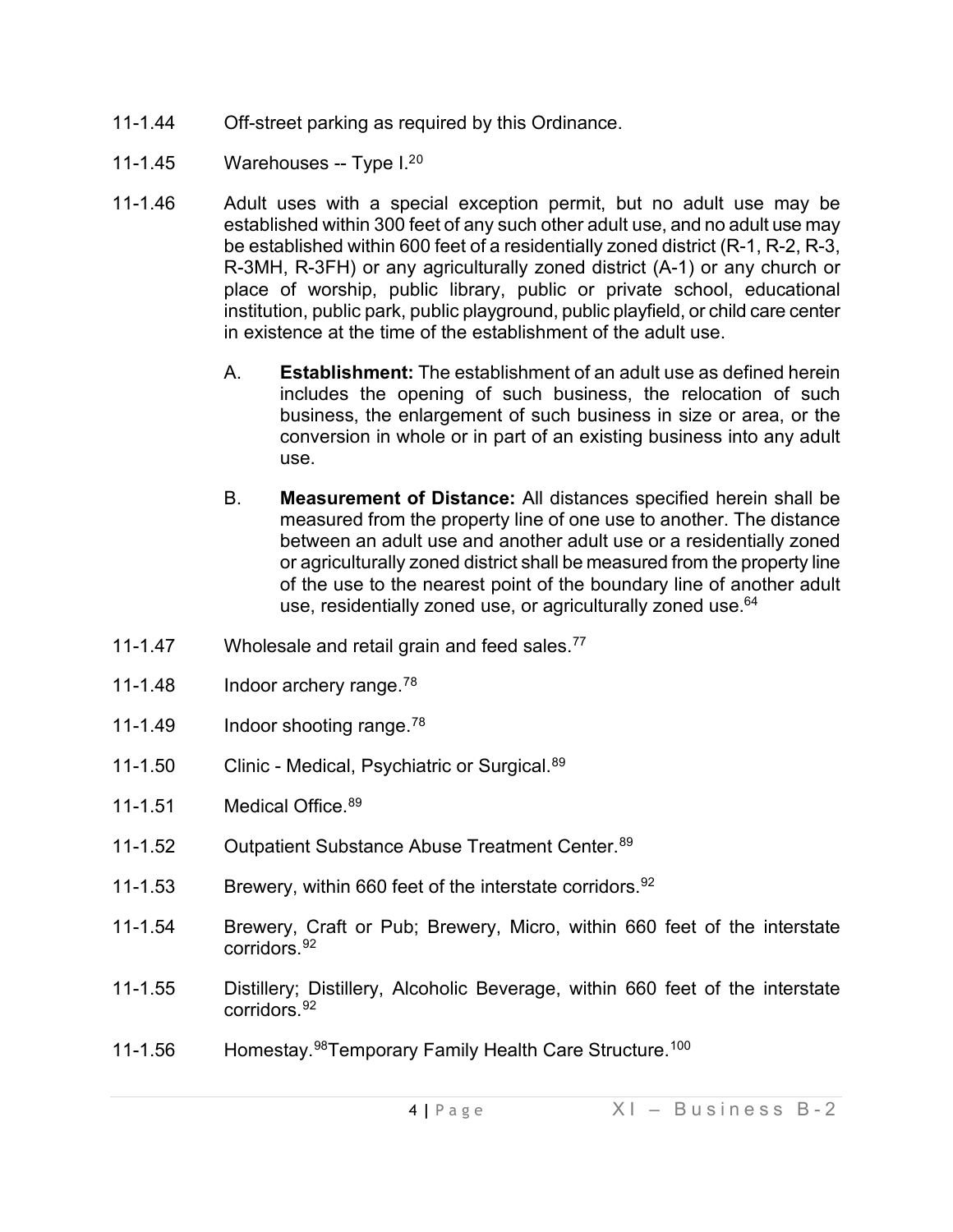- 11-1.58 Property Owner Scale Solar Collection Systems as defined in Article XXIV<sup>[107](#page-6-27)</sup>
- 11-1.59 Small Power Grid Scale Solar Energy Facilities as defined in Article XXIV<sup>[107](#page-6-28)</sup>

# **11-2. AREA REGULATIONS:**

None, except for off-street parking required by this Ordinance and for permitted uses utilizing individual sewage disposal systems, the required area for any such use shall be approved by the health official. The administrator may require a greater area if considered necessary by the health official. For dwellings, the minimum lot area shall be the same as in Residential District R-3<sup>[7](#page-6-29)</sup>

### **11-3. SETBACK REGULATIONS:**

None, except that the minimum setback for residences shall be the same as in Residential District R-3, and garages, gasoline or oil service stations may not have pumps situated nearer than twelve (12) feet to any property line.

### **11-4. FRONTAGE AND YARD REGULATIONS:**

No side yard or rear yard shall be required except that for dwellings the minimum side yard and rear yard shall be the same as in Residential District R-3. See Section 3-77 for 7-23-79 changes.

## **11-5. HEIGHT REGULATIONS:**

Buildings may be erected up to seventy-five (75) feet in height from grade.<sup>[67](#page-6-30)</sup>

### **11-6. FENCING & SCREENING REGULATIONS:[105](#page-6-31)**

- 11-6.1 See Section 16-20 for general fencing and screening regulations.<sup>[105](#page-6-32)</sup>
- 11-6.2 Trash and Refuse Storage: For all business uses, all temporary lodging uses, all multi-family uses with five (5) or more units, all medical arts uses, and all public and semi-public uses, such as schools, churches, libraries, hospitals, and private schools, trash collection and storage areas, including dumpsters and other trash containers, shall be maintained in dumpster enclosures, as described in the chart found in Section 16-20.6. The Zoning Administrator may waive the dumpster enclosure requirement for small facilities if evidence is provided that an alternative trash removal system is provided.<sup>[105](#page-6-33)</sup>
- 11-6.3 All above ground oil, fuel, or propane tank(s) shall be fenced on all four (4) sides and screened on any side that is visible from a public right-of-way or adjacent residential uses. Screen fence shall meet the requirements set forth in Section 16-20.6 Chart 2. With the approval of the Planning Commission and Town Council, an earthen berm and landscaping or a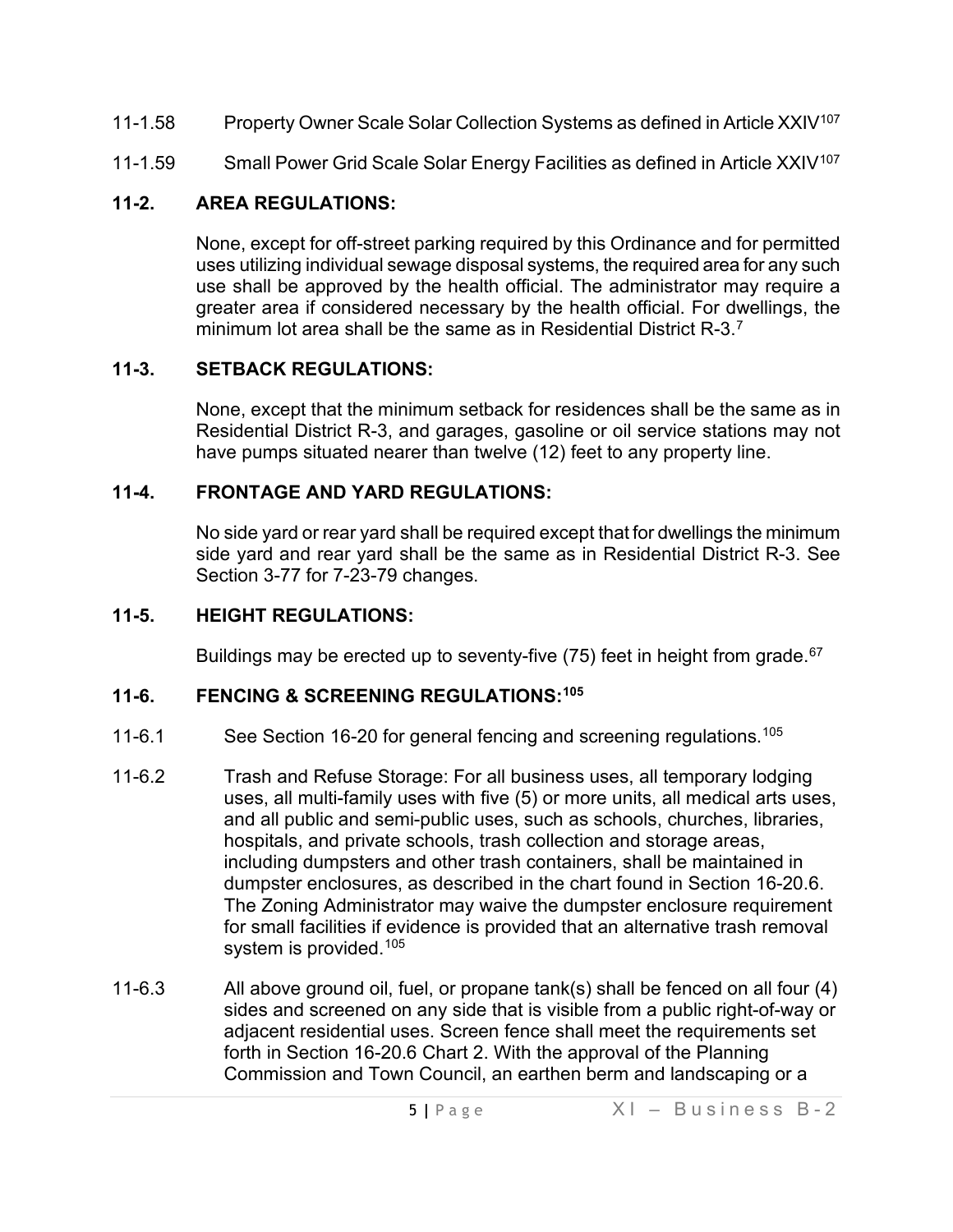combination thereof may be permitted. If an earthen berm and landscaping is established as a method of screening, it shall be maintained throughout the life of the tanks.[105](#page-6-34)